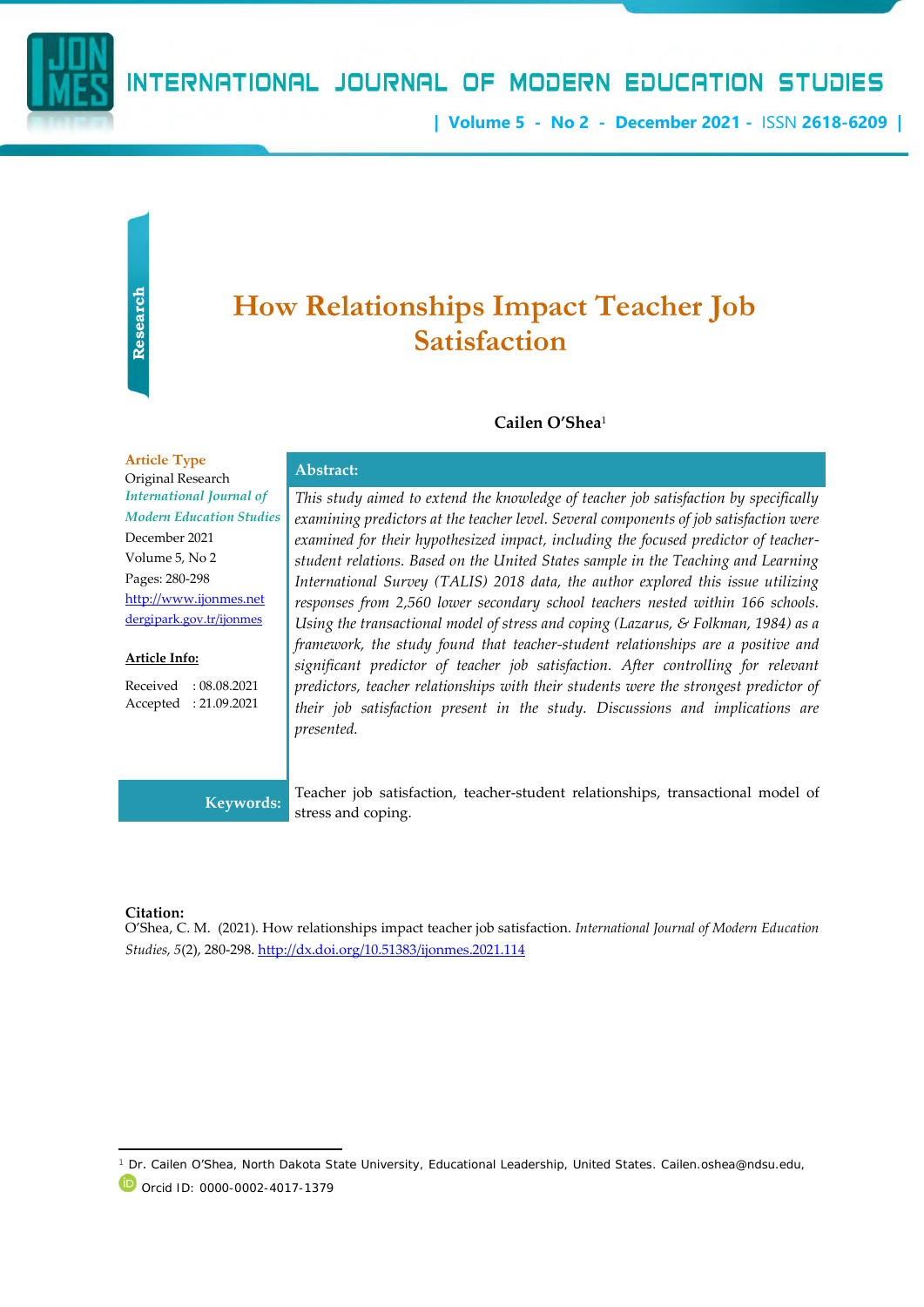#### **INTRODUCTION**

It has been well documented that a focus on teaching and learning provides the most significant influence on student learning (Robinson et al., 2008). The groundbreaking work of Grissom and colleagues (2021) has demonstrated paths at which leadership also impacts students, the vast majority of which begun their educational careers as teachers. With this in mind, retaining effective teachers has been, and should continue to be, a priority of educational leaders and researchers. This study examines one component of teacher retention, job satisfaction. According to DiPerna and Shaw (2018), teacher job satisfaction rates among K-12 educators continue to decline. Job satisfaction is a critical element to teacher effectiveness. It has been associated with lower absenteeism rates, reduced stress, turnover, and the use of innovative instructional practices in classrooms (Banerjee et al., 2016).

Teacher job satisfaction is a complex issue to understand because it results from teachers' assessment of work and their work experiences (Van der Ploeg & Scholte, 2003). These assessments can vary widely between teachers in different settings or even within the same teacher on a given day. This study seeks to understand how relationships impact teachers' job satisfaction.

Though teacher job satisfaction has been studied extensively over the past three decades (Aldridge & Fraser, 2015), little is known about the impact relationships with students have on teacher job satisfaction (Spilt et al., 2011). An in-depth interview study of 60 teachers found that relationships with students were the most important source of enjoyment and motivation (Hargreaves, 2000). Teacher-student relationships have also been mentioned as one of the core reasons teachers remain in their profession (O'Connor, 2008). Along this vein, in her study of teacher occupational commitment, Collie (2021) found that disruptive student behavior was a significant predictor of lower teacher occupational commitment. This finding is critical to the collective understanding of how relationships with students influence teacher job satisfaction. When the teachers in a building lack these fundamental relationships with their students, the students then are more prone to demonstrate disruptive behavior (Aldrup et al., 2018). In other words, for teachers to have higher levels of occupational commitment, they can foster more positive relationships with students to avoid disruptive behavior.

This balance between improved relationships and less disruptive behavior drives the relational conversation. Schools are caught in the middle of this as they are comprised of complex and intricate relationships. By examining teachers' direct perspectives, we can gain a more comprehensive understanding of the relationships that exist. Thus, bettering our understanding of teacher retention and, ultimately, school effectiveness. By examining teacher-student relationships, we can better understand the interrelations at play and their effects on teacher job satisfaction.

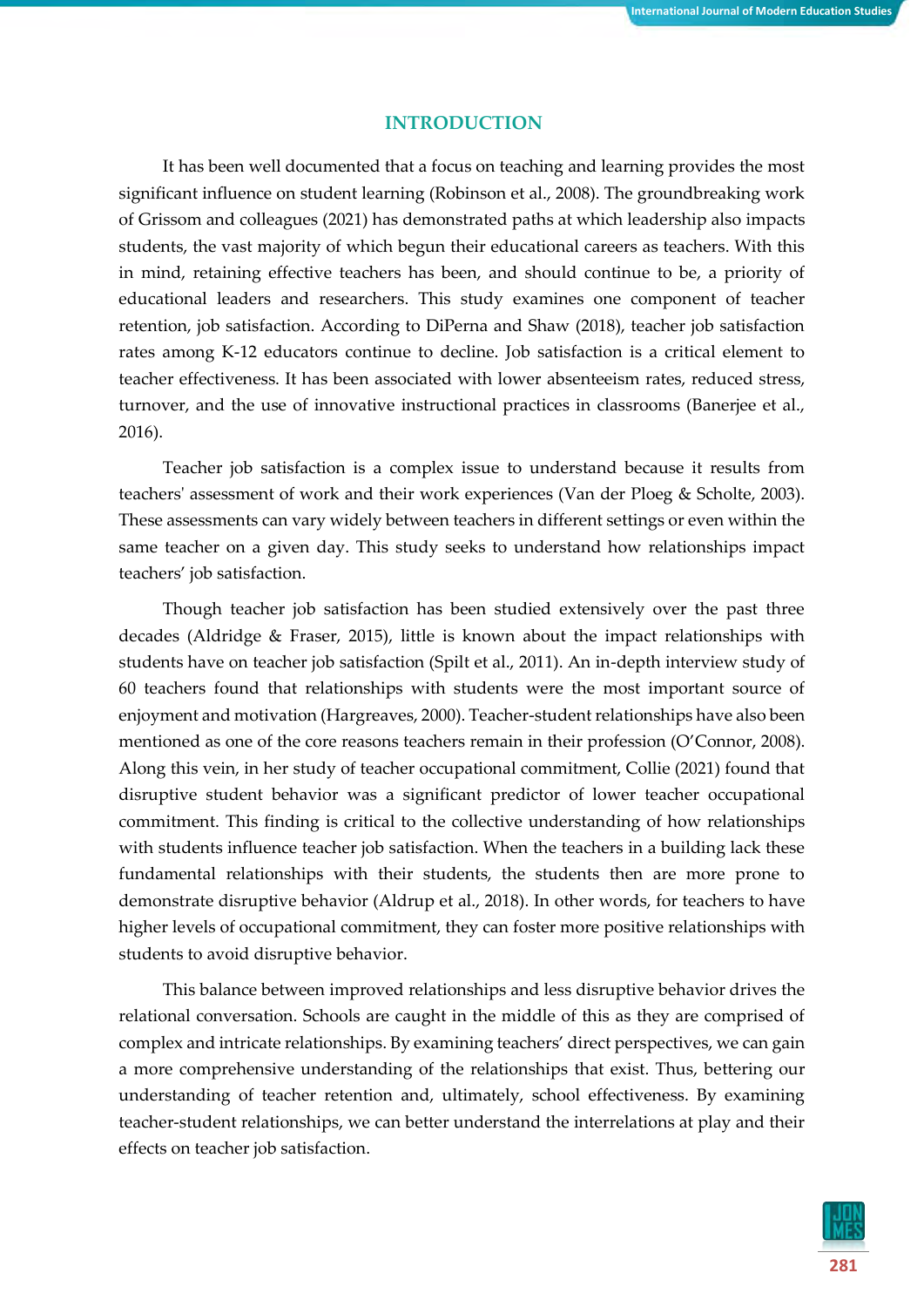

This study suggests that teacher job satisfaction is grounded in Lazarus and Folkman's (1984) transactional model of stress and coping. The primary premise of the transactional model is that coping strategies are mediated through the relationships between the stressors and the primary and secondary appraisals (Lazarus & Folkman, 1984). Student misbehavior has widely been considered the most influential for teachers (Dicke et al., 2014). Another way to consider this model is to think of stress as the outcome of the interaction between a stressor and an individuals' perception of control over that stressor. If an individual perceives low job control with high job demand, it will create a stressful situation. Individuals then appraise, cope, and experience this occupational stress (Goh et al., 2010).

In a school setting, this model can be framed as how teachers internalize their daily experiences. Interactions are appraised by teachers and internalized as stressful or positive. The majority of interactions a teacher will have on a typical day are with their students and their colleagues. This study sought to understand better the roles these relationships play. When considering teachers' relationships with students, it is vital to consider the reciprocal effects these connections have on teacher job satisfaction. If a student perceives a positive relationship with a teacher, they are more apt to display respectful behavior in the classroom (Goodman, 2009). This respectful behavior then contributes to teacher job satisfaction and can enhance the overall climate of the school (Hernández & Seem, 2004). If the goal of educational leaders is to retain effective teachers, we must better understand how the daily interactions teachers have with their students and colleagues impacts their satisfaction with their job.

In the following section, a review of the literature is presented.

#### **LITERATURE REVIEW**

Teacher job satisfaction has garnered a considerable amount of research over the past three decades (Aldridge & Fraser, 2015) and for a good reason. Job satisfaction is an area of interest in a multitude of fields, including education, business, and psychology. Employee job satisfaction can act as a gauge of the mental health of an organization, as well as provide a metric for comparison. While there is no generally agreed upon definition of job satisfaction (Brezicha et al., 2020), there are schools of thought surrounding motivation and its role in job satisfaction. These theories, combined with large international databases such as the Teaching and Learning International Survey (TALIS), allow researchers the opportunity to examine teacher job satisfaction in different ways.

#### **Teacher Attrition**

Since the early 1980s, there has been a looming teacher shortage. According to the U.S. Department of Education's Teacher Shortage Areas Nationwide Listing report (2019), there has been a teacher shortage of some capacity in every state since 1991. This persisting shortage has been predicted as Ingersoll (2001) explained that evidence suggests the possibility of severe shortages of qualified teachers in years to come. One piece of this

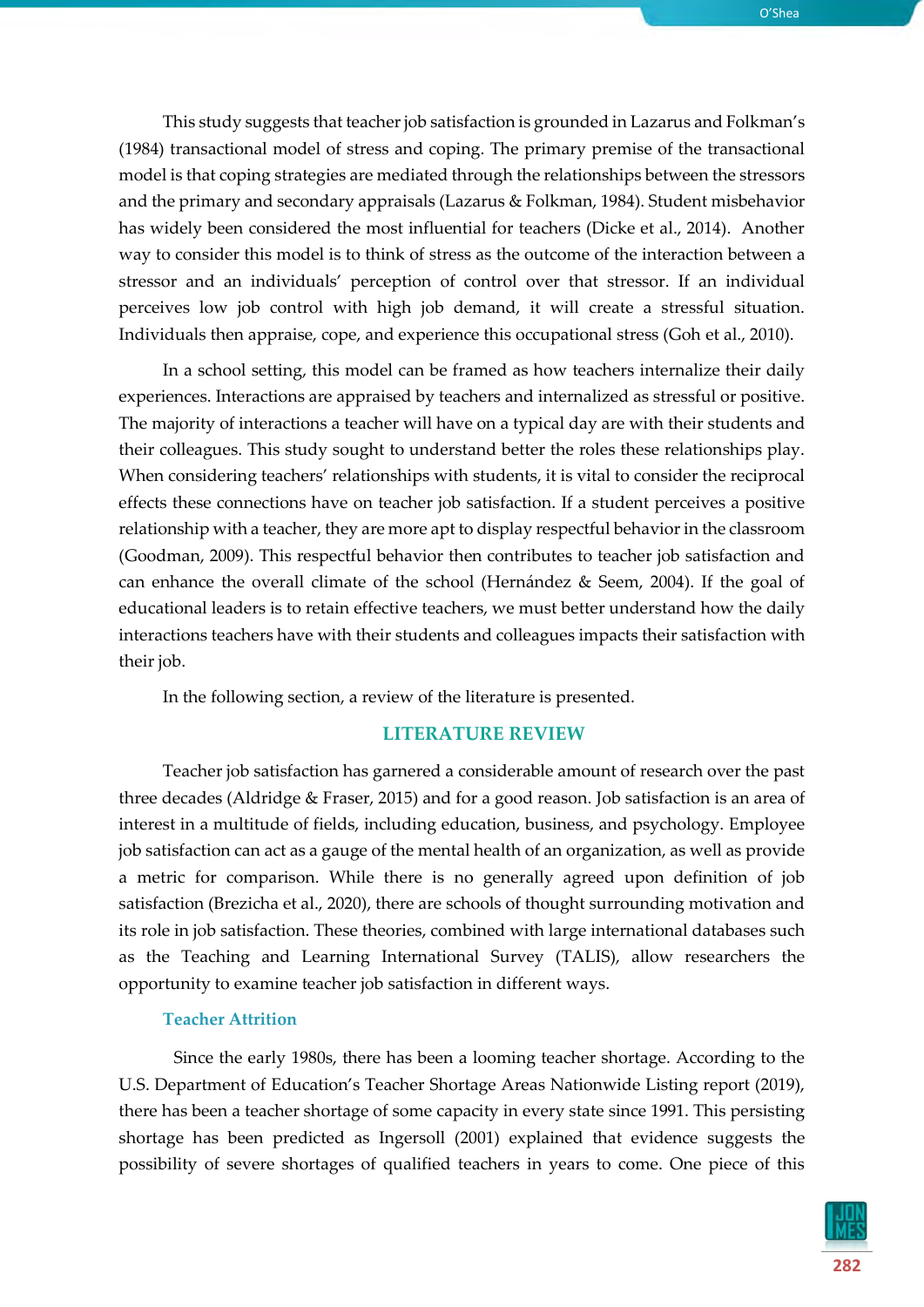evidence is the decline in teacher preparation enrollments. According to the U.S. Department of Education Title II Data Collection (2019), teacher preparation program enrollments have fallen 35% nationwide in the last five years. In 2015, tens of thousands of teachers were hired on an emergency or temporary credentials to meet school needs (Sutcher et al., 2016). These emergency credentialing programs placed an increased burden on individuals who are not prepared to teach and undermines the quality of education for students, especially students in schools with the highest areas of need. Over one-third of issued credentials and permits in California went to teachers not fully prepared for their assignments (Darling-Hammond et al., 2016). As fewer teachers are entering the field, the rate of student enrollment continues to climb. Student enrollments are projected to grow by three million in the next decade, driven by immigration and higher birth rates (Sutcher et al., 2016).

Another issue facing education in the United States, beyond professionals choosing other fields besides teaching, is the alarming rate teachers are leaving the profession. About one-third of teacher attrition is due to retirement. Two-thirds of teachers leaving the field depart before retirement age, primarily because of dissatisfaction with certain aspects of their teaching conditions (Sutcher et al., 2016). Hiring and retaining qualified teachers continues to be a problematic task across the country. According to the U.S. Department of Education Teacher Follow-up Survey (2012-2013), 20% of teachers either moved schools or left the profession entirely. This high level of attrition is exacerbated in early career teachers. Chang (2009) found that 25% of teachers leave the field before their third year. Billingsley (2004) states that nearly half of teachers depart after five years. This attrition rate is considered high when comparing it to other fields and occupations (Ingersoll, 2001).

Teacher attrition is more problematic than simply not being able to fill classrooms (Darling-Hammond et al., 2016). Attrition can impose significant costs on schools (Sutcher et al., 2016), negatively affect student achievement (Ronfeldt et al., 2013), and perpetuate equity issues in historically hard-to-staff schools (Day & Hong, 2016). Student achievement is then undermined as a function of teacher inexperience, under preparation, and instability (Sutcher et al., 2016). Schools then suffer from diminished relationships, the expense of training new teachers, and a lack of institutional knowledge. Conversely, schools with more stable teacher populations have increased collaboration and promote teacher effectiveness (Jackson & Bruegmann, 2009).

Investigating teacher attrition might be one way in which school leaders can improve issues associated with staffing. A more specific investigation into teacher job satisfaction might yield more significant results considering factors such as family or personal issues and retirement are beyond a school's control. Addressing teacher job satisfaction may allow schools to retain effective teachers and attract new ones to the field. Ingersoll (2002) suggests that addressing a few critical aspects of the teaching position would lower turnover rates, decrease school staffing problems, and lead to increases in school performance. By identifying and promoting factors that enhance teacher job satisfaction, educational leaders and policymakers may be better able to address teacher turnover.

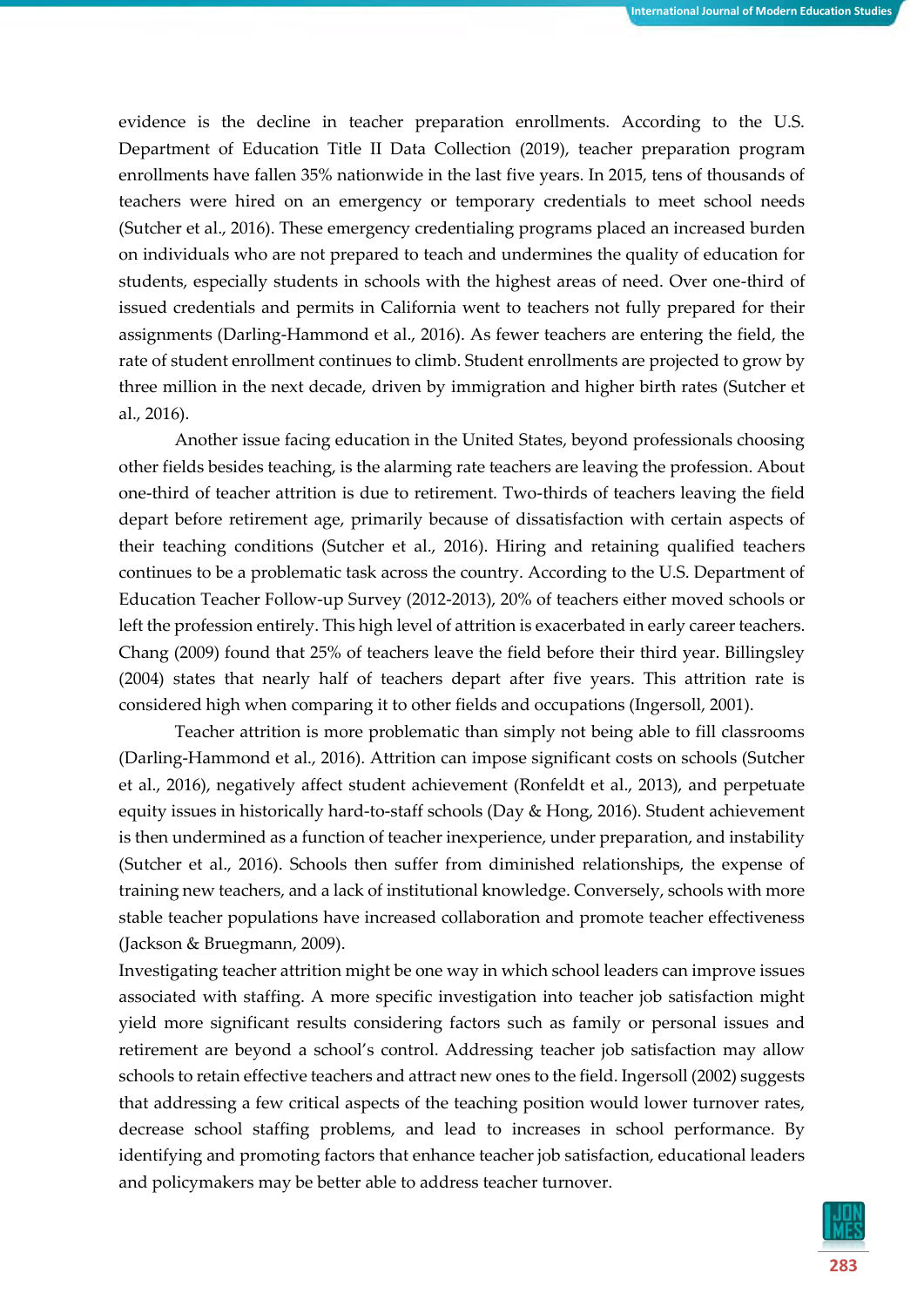#### **Teacher-Student Relationships**

One component of teacher job satisfaction is teachers' relationships with students. Students' daily interactions with teachers are closely linked with teachers' personal and professional identities (Spilt et al., 2011). Relationships between students and teachers have long been thought to be critically important to children's academic, social, behavioral, and emotional development (McGrath & Van Bergen, 2015). In their cross-case analysis, Stronge Ward and Grant (2011) found that nothing is more critical to student achievement than the teacher. Hattie (2009) found that the quality and nature of the relationships students have with their teachers had a more substantial effect on their achievement results than socioeconomic status or teacher professional development. Teacher-student relationships have also been mentioned as one of the core reasons teachers remain in their profession (O'Connor, 2008). Conversely, Skaalvik and Skaalvik (2011) found that student discipline and behavior were negatively related to job satisfaction.

Moving forward, research on teacher relationships is crucial because as teachers form strong relationships with students, the students feel cared about and more connected to the school. When the student feels more connected to the school, they often have higher levels of achievement. These higher levels of achievement promote teacher job satisfaction (Michaelowa, 2002; Thapa et al., 2013). Thus, giving teachers a more intrinsic reason to develop stronger relationships with their students.

Bonds with school members are vital for students from challenging backgrounds because supportive adults can help students learn strategies for overcoming adversity. If students know their teachers have confidence in them, their confidence will grow. "When students felt engaged, encouraged, and supported, they participated more fully and experienced success" (Shepard et al., 2012, p. 52). In turn, students that trust their teachers are more likely to be engaged and focused on their schoolwork and academic achievements.

Research on teacher-student relationships has found that these relationships are foundational in building trust, increasing student motivation, and engagement and improving student achievement (Bernstein-Yamashiro & Noam, 2013; Freiberg, 2014; Murray, 2014). Aldrup et al. (2018) found that relationships work reciprocally between students and teachers. In their study, Kudlats and Brown (2020) build beyond the concept of teacher-student relationships into one of the principal-student relationships. The authors identify the significant role that teacher-student relationships play for both parties and extend the priority of the relationship to effective school leadership. Though intriguing, their study omits a significant understanding of how relationships with students impact job satisfaction?

#### **Teacher Job Satisfaction**

The need to address the teacher shortage dates back to the 1980s. Retaining effective educators is critical due to their direct impact on student learning (Robinson et al., 2008).

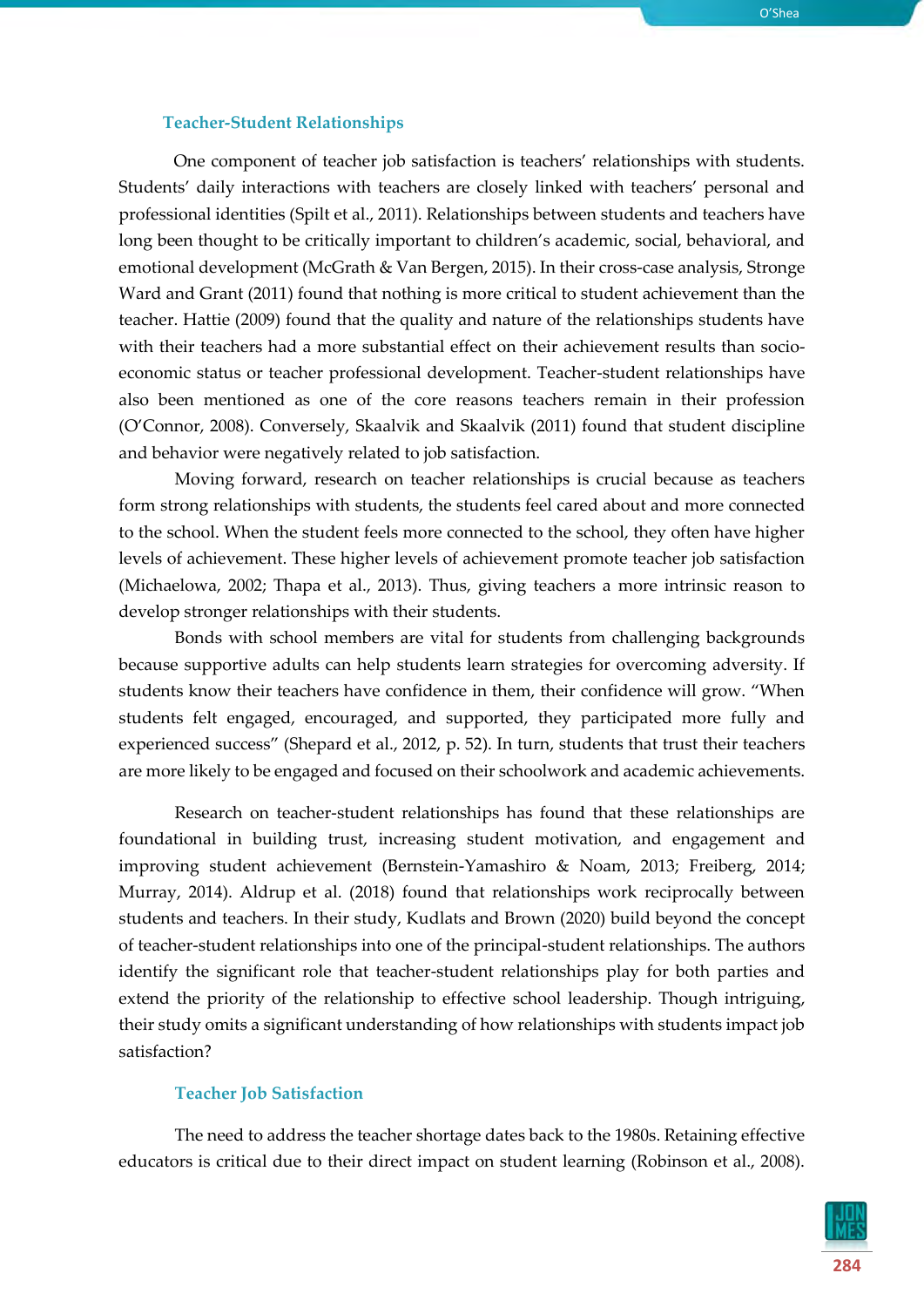Addressing growing concerns of academic inadequacy in the United States requires the retention of solid teachers and the recruitment of future educators. The demand to increase recruiting new teachers to the field stems from two competing issues: increasing student enrollments and an aging teacher workforce (Ingersoll, 2001). While there is nothing to be done for the increasing number of students coming into the schools, one way educational leaders have tried to increase the supply of qualified teachers has been through recruitment initiatives such as loan forgiveness, tuition reimbursement, alternative accreditation, and teacher residency models (Sutcher et al., 2016). Offering these initiatives has not been enough to address teacher turnover in the United States. Future initiatives need to develop sustainable change that can address why professionals are choosing not to enter the field of teaching and why those who did have left the classroom entirely.

The research on students and teachers offers several well-documented concepts that could prove pivotal to developing sustainable changes to recruit and retain teachers. First, teachers with higher levels of job satisfaction are more likely to remain in the profession (Ingersoll, 2001; Woods & Weasmer, 2004). Second, how teachers perceive their school climate can positively or negatively affect their job satisfaction (Collie et al., 2012; Johnson et al., 2011). Third, increased student achievement promotes teacher job satisfaction (Michaelowa, 2002; Thapa et al., 2013). Strong relationships with teachers can increase student achievement through the School Connectedness Theory (Wingspread, 2004). Therefore, relationships with teachers are beneficial for students emotionally and academically (Loukas et al., 2006).

Previous studies have looked at the factors associated with teacher job satisfaction, such as work-related stress (Skaalvik & Skaalvik, 2015), school climate (Aldridge & Fraser, 2015; Renzulli et al., 2011), Job Demands-Resource Theory (Collie, 2021), and school processes (Shen et al., 2012). However, subsequent research assessing other aspects of a school's climate, including, for instance, teacher relationships, quality, order, and discipline, is warranted (Loukas et al., 2006). Assessing teacher relationships from the teacher-level instead of the principal-level has understandably been noted as the most appropriate measure of teacher job satisfaction. Fan et al. (2011) found that the majority of variation in perceived school climate (over 80% in each category) was accounted for using data from the individual level. The relatively small influence of school-level variables compared with individual-level variables illustrates the weakness in previous research, which exclusively engaged with school-level data since the majority of variation in perceptions of student climate was unaccounted for due to the omission of individual-level variables.

To understand teacher-student relationships can influence teachers' job satisfaction, we must understand teachers' daily experiences and stressors. The transactional model of stress and coping (Lazarus & Folkman, 1984) can be used to do this. In this model, an individual's reaction to stress is guided by the interpretation of an external stressor that triggers an emotional response. The subject then evaluates the interpretations based on their relevance and goal congruency. An external stressor is related to the subject's goals or values and therefore triggers emotions. Incidents that are goal incongruent to the subject trigger

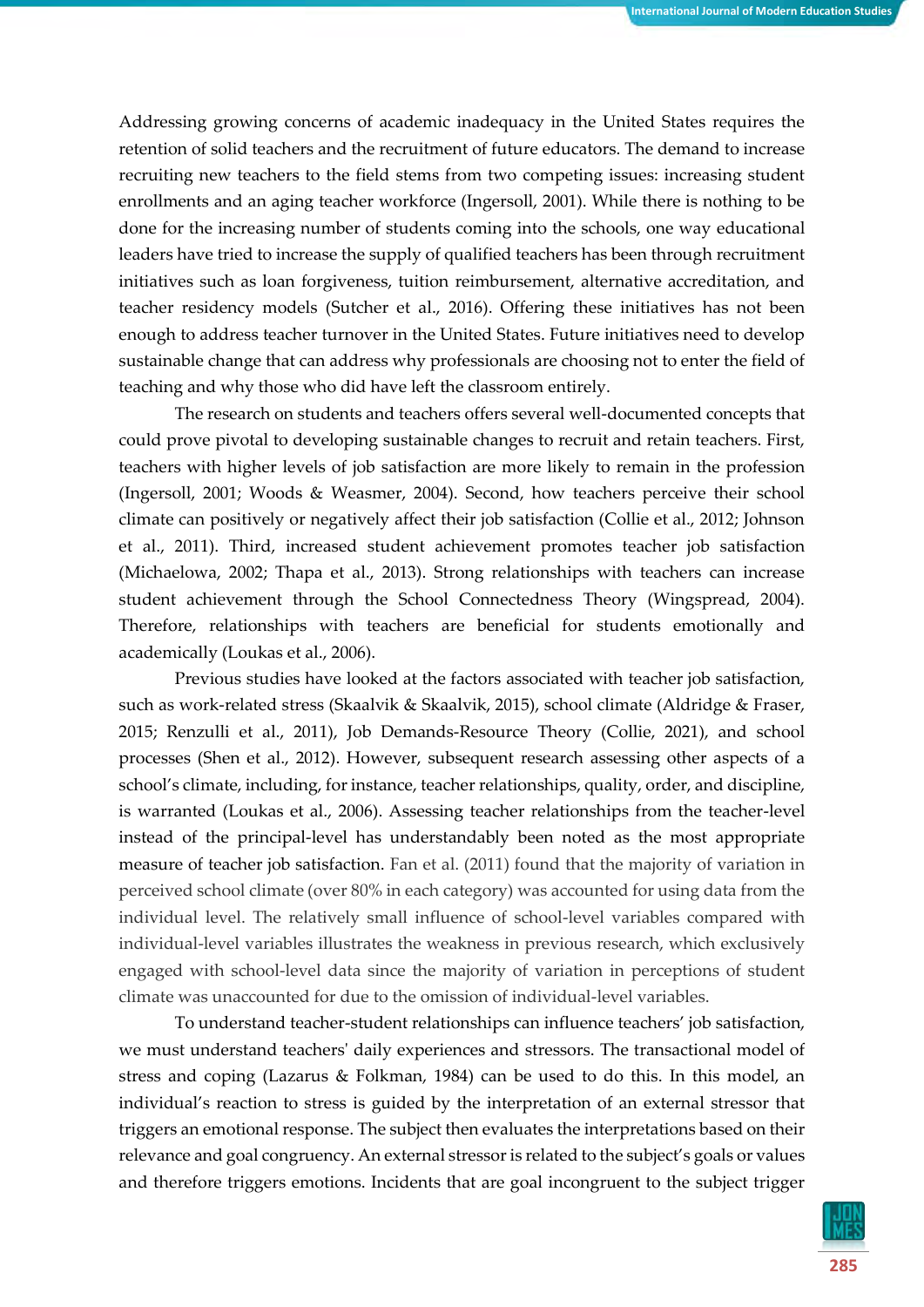emotions such as anger or fear (Lazarus & Folkman, 1984). Repeated daily experiences of unpleasant emotions in response to stressors can result in negative changes in well-being. In contrast, repeated daily experiences of pleasant emotions can result in positive changes in well-being (Spilt et al., 2011).

This theory identifies the conceptual basis of the study. Teachers are exposed to stressors from a variety of sources, including students and colleagues. Teachers' daily interactions can be a continued source of pleasant or unpleasant emotions. By analyzing how the teachers perceive their relationships with their colleagues and students, we can understand if these stressors are ultimately positive or negative. The school can also be understood as an external stressor. The overall climate of the building could either produce positive emotions or negative stressors. Through examining these external stressors (colleagues and students), this study can gain a unique understanding of the influence they might have on teacher job satisfaction.

#### **CONCEPTUAL FRAMEWORK**

Using the transactional model of stress and coping (Lazarus & Folkman, 1984), we can identify the relationships staff have with students based on their type of transaction. This model identifies the conceptual basis of the study. Teachers' daily interactions can be a continued source of pleasant or unpleasant emotions. The overall climate of the building could either produce positive emotions or negative stressors. By examining the impact of these stressors, this study can gain a unique understanding of how specific relationships impact teacher job satisfaction.

Analyzing and interpreting the directionality of a relationship also can yield extremely valuable information. If, for example, teacher-student relationships do, in fact, positively influence teacher job satisfaction, then we can understand this interaction as one with low demand and high control, ultimately leading to alleviating teacher stress and an increase in job satisfaction.

This study was guided the research question: *to what extent do student-teacher relationships impact teacher job satisfaction?* The conceptual framework is presented in Figure 1.

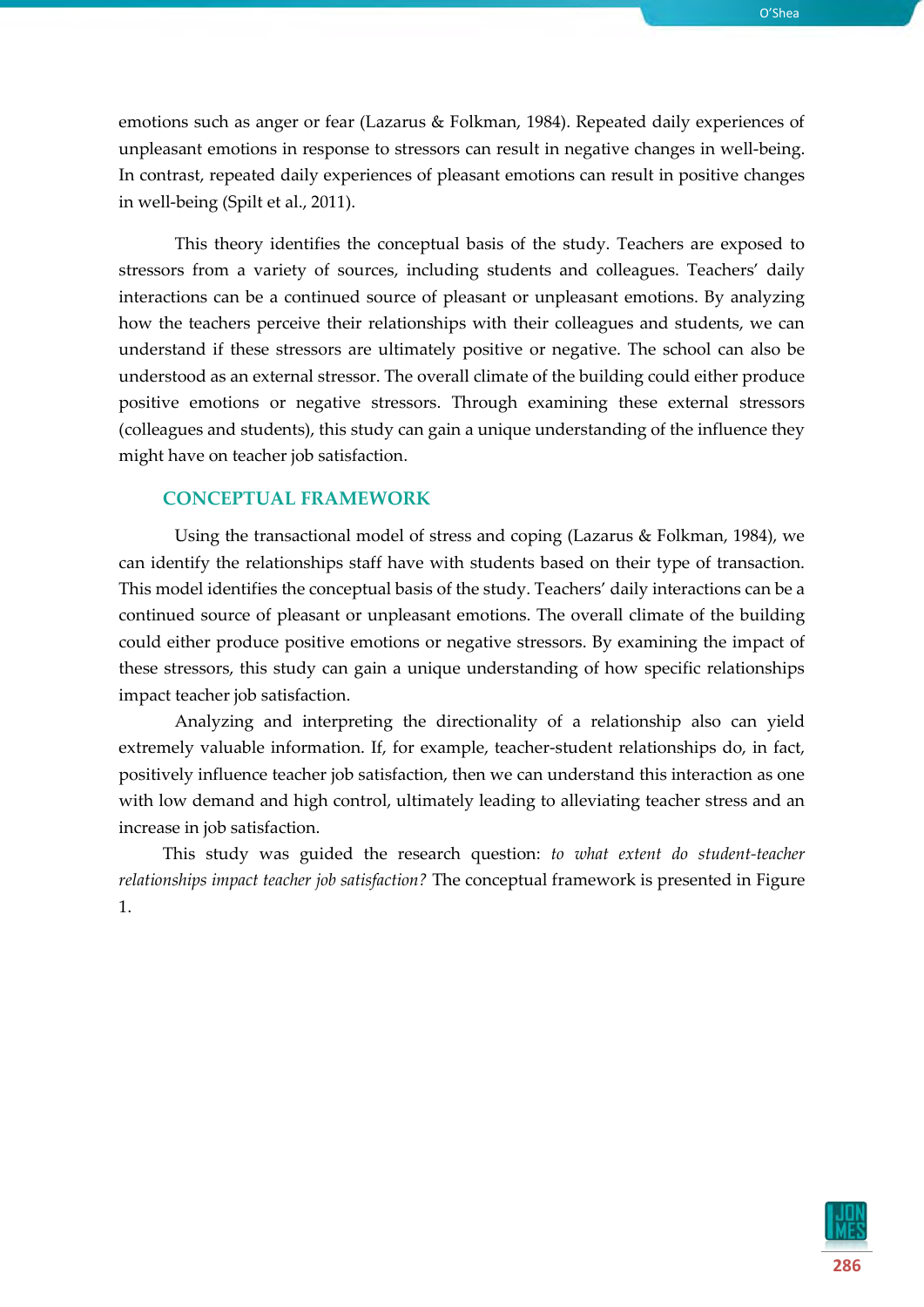

#### **Figure 1 Conceptual Framework**

#### **METHODOLOGY**

#### **Data Source and Sample**

The data for this study comes from the 2018 Teaching and Learning International Survey (TALIS). The TALIS 2018 data were collected by the Organization for Economic Cooperation and Development (OECD) from 34 participating countries. In each country, the OECD sampled about 200 schools and about 20 teachers in each school. TALIS 2018 followed the International Standard Classification of Education (ISCED 1997) to clarify the levels of education it examined: ISCED level 1 was primary education, ISCED level 2 was lower secondary education, and ISCED level 3 was upper secondary education. The target population for the main study of TALIS 2018 was ISCED level 2 teachers (e.g., middle school teachers in the United States). This study only analyzed responses from schools and teachers located in the United States for a sample of 2,560 lower secondary school teachers nested within 166 schools.

This data set was selected for two salient reasons. The first reason is that it contains appropriate measures of the key components of this study: teacher job satisfaction and teacher-student relationships. The second reason is its ability to examine a universal construct like job satisfaction from a representative pool of teachers. By using large-scale data, this study can act as a baseline for future comparative studies between countries or examine the impacts of differing policies. Zakariya (2020) identified several concerns with the development of the teacher job satisfaction scale. Based on this information, the researcher measured each construct individually to ensure appropriate measurement development.

#### **Measures and Variables**

**Dependent Variable.** Teacher job satisfaction was a construct that was formed into three scales by OECD, job satisfaction with the current work environment (T3JSENV), job satisfaction with the profession (T3JSPRO), and satisfaction with target class autonomy (T3SATAT). The first scale was used for this study as it is a more appropriate measure of teacher job satisfaction since it is more aligned to the research question. The construct

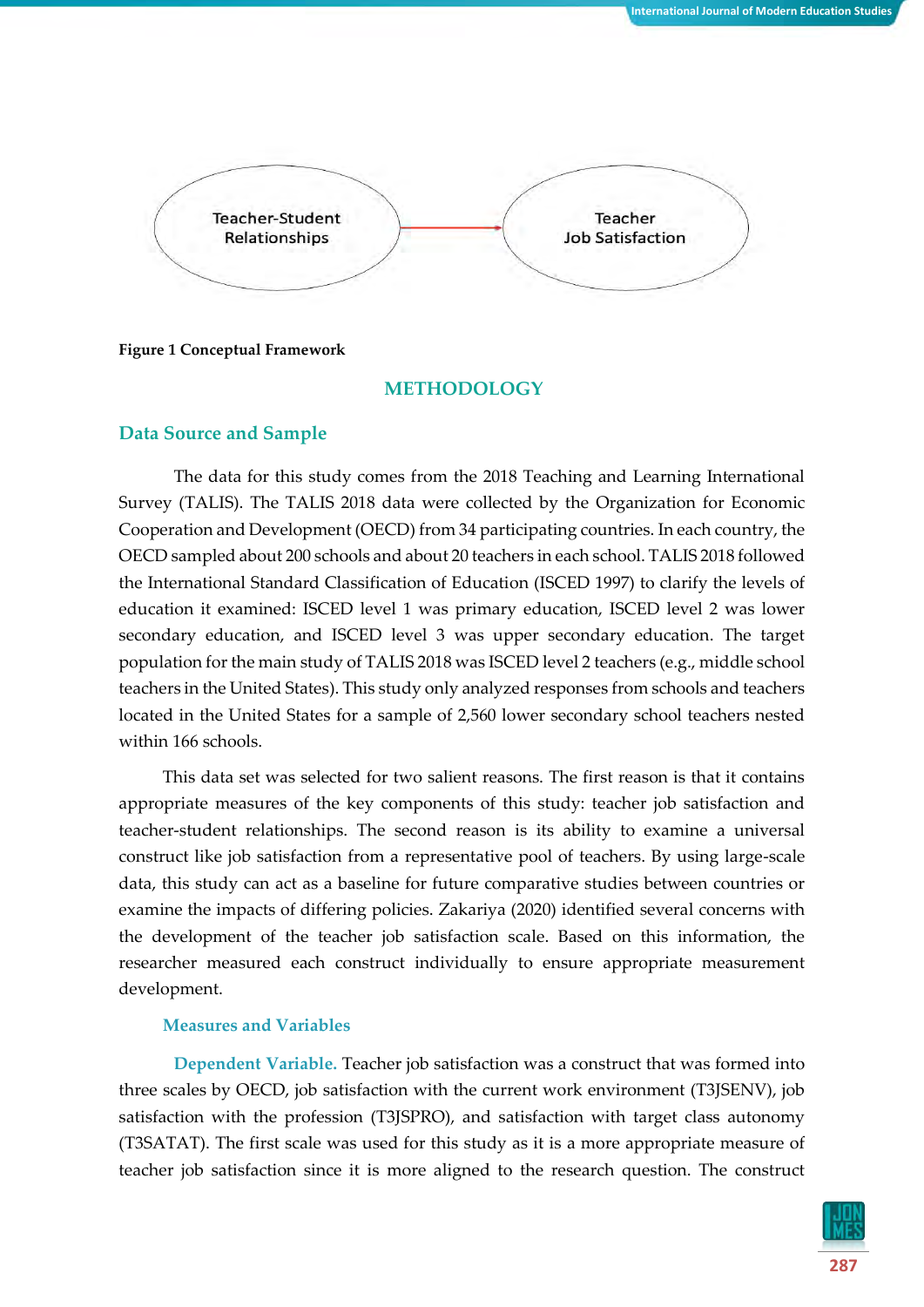O'Shea

includes four items to examine the extent teacher-student relationships predicted teacher job satisfaction TT3G53C "I would like to change to another school if that were possible," TT3G53E "I enjoy working at this school," TT3G53G "I would recommend my school as a good place to work," and TT3G53J All in all, I am satisfied with my job". All items were measured on a four-point Likert scale, where the responses categories were: 1 = strongly disagree, 2 = disagree, 3 = agree, and 4 = strongly agree. The reliability for the scale rendered an acceptable alpha reliability coefficient of  $Ω = 0.891$  for the United States.

**Independent Variables.** The independent variable in this study is teacher-student relationships. The index of teacher-student relationships (T3STUD) was measured from the teacher perspective by a set of four items on a four-point Likert scale with response categories of "1 = never or almost never, 2 = a few times a year, 3 = a few times a month, and 4 = once a week or more." The survey items include statements about teachers' experiences with their students in their schools during the past twelve months TT3G49A "in this school, teachers and students usually get on well with each other," TT3G49B "most teachers in this school believe that the students' well-being is important," TT3G49C "most teachers in this school are interested in what students have to say," and TT3G49D "if a student from this school needs extra assistance, the school provides it." Higher scores for this variable indicate stronger positive levels of teacher and student relationships within a building. The reliability for the scale rendered an acceptable omega coefficient of  $Ω$  0.848 for the United States 2.

**Control Variables.** For this study, participant gender, level of education, and teaching experience were controlled. Controlling for these variables allowed the researcher to analyze the amount of variance they account for compared to the predicting variables. Guided by relevant literature, these variables were selected specifically for their hypothesized impact on the outcome variables. For example, Guramatunhu-Mudiwa and Bolt (2012) found that teachers in North Carolina perceived that female principals outperformed their male counterparts in instructional and administrative roles. This difference in perception based on the gender of the teacher could then be controlled for as a background variable.

#### **Statistical Analysis and Procedure**

In this study, the complex measures and data structure determined the need for a sophisticated statistical analysis procedure. The research question inquired about the extent to which student-teacher relationships impacted teacher job satisfaction. Each topic was first operationalized as a latent construct. To do so, each scale needed to be generated and tested against the model fit indices previously mentioned. For each construct, the individual items were retrieved from the TALIS teacher data. Single-level confirmatory factor analysis (CFA) was utilized to construct teacher job satisfaction and teacher-student relations scales. Singlelevel multiple regression with latent variables while controlling for some teacher background information was performed. This controlling of covariates was done by

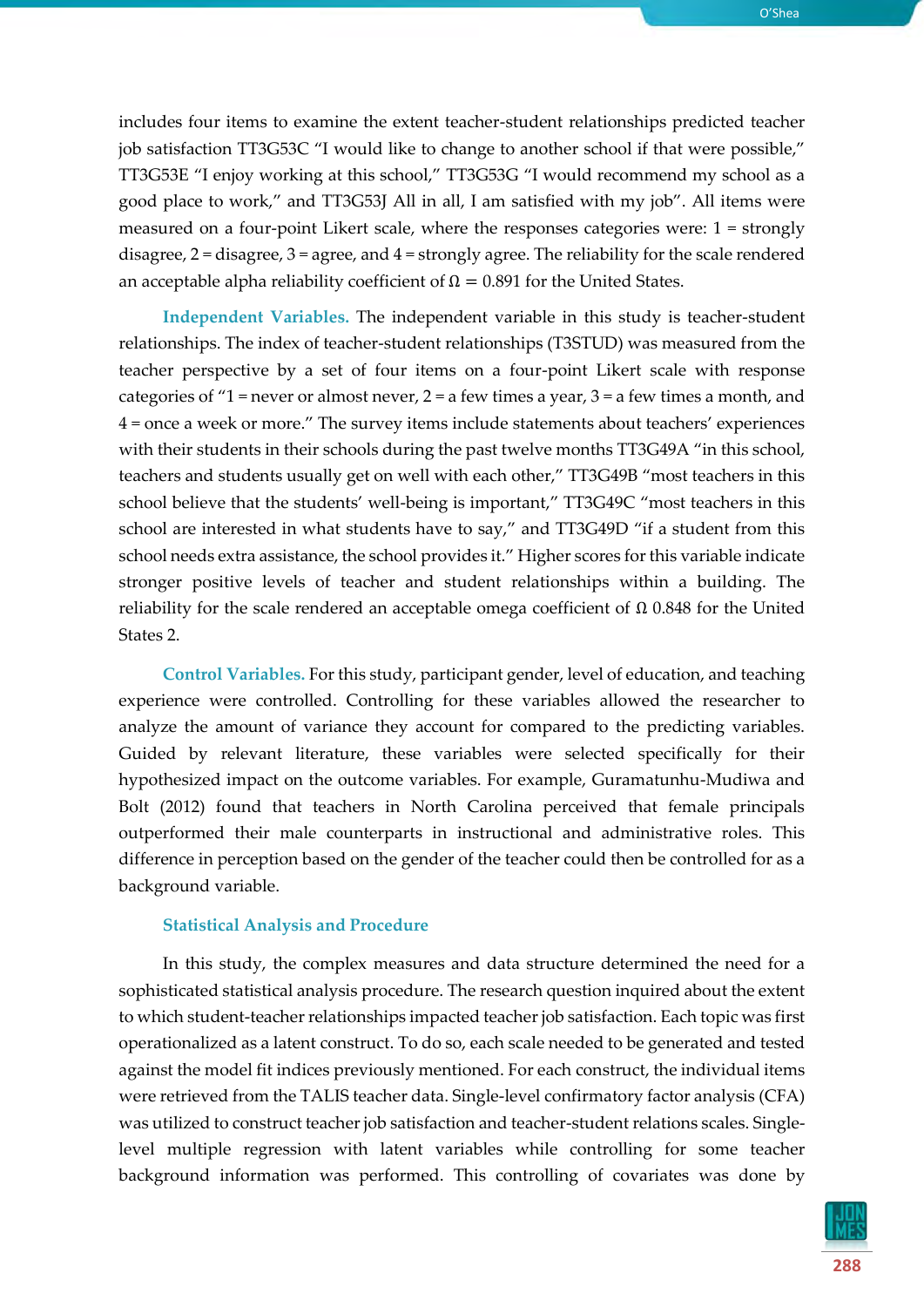developing an initial model that did not include the focused predicting variable. The amount of variance the covariates accounted for was then recorded. In the next step of the analysis, the focused predicting variable was included, and the difference in the amount of variance accounted for in the model was calculated. The model diagram is presented in Figure 2. The bold path and arrow represent the focused effect, while the dash path and arrow represent the controlling effects of the background variables.



#### **Figure 2. Model Diagram**

#### **Model Fit and Variance Explained**

Multiple model fit indices were used to evaluate the fit between the proposed CFA models and the data. This attention to fit is vital as a model that poorly fits the data is not appropriate for interpretation and does not measure the constructs as accurately as possible. A poor model fit indicates that the model is influencing the data to allow for unsupported findings. This is significant to quantitative studies as the findings need to be interpreted only if they meet the model fit requirements. Otherwise, any model could be used to make any sort of claim without factual support. For example, in a study, the researcher could heavily influence the findings to make the results come out the way they intend. Utilizing model fit indices, lower-level model fit shows that the model suggested by the researcher is not a reasonable interpretation of what is going on in the data.

The following stand-alone fit indices and their acceptable values were utilized in this study: the comparative fit index (CFI; Bentler, 1990) and the Tucker-Lewis index (TLI; Tucker & Lewis, 1973), both acceptable if above .90; and the root mean square error approximation (RMSEA; Browne & Cudeck, 1992) and the standardized root mean residual (SRMR), both acceptable if below .08. The chi-square statistic was also incorporated. Since the chi-square statistic is sensitive to large sample sizes, it was mainly used to compare competing models in this study. Since the maximum likelihood estimation with robust standard errors (MLR) estimation method was applied, I applied the scaled chi-square to

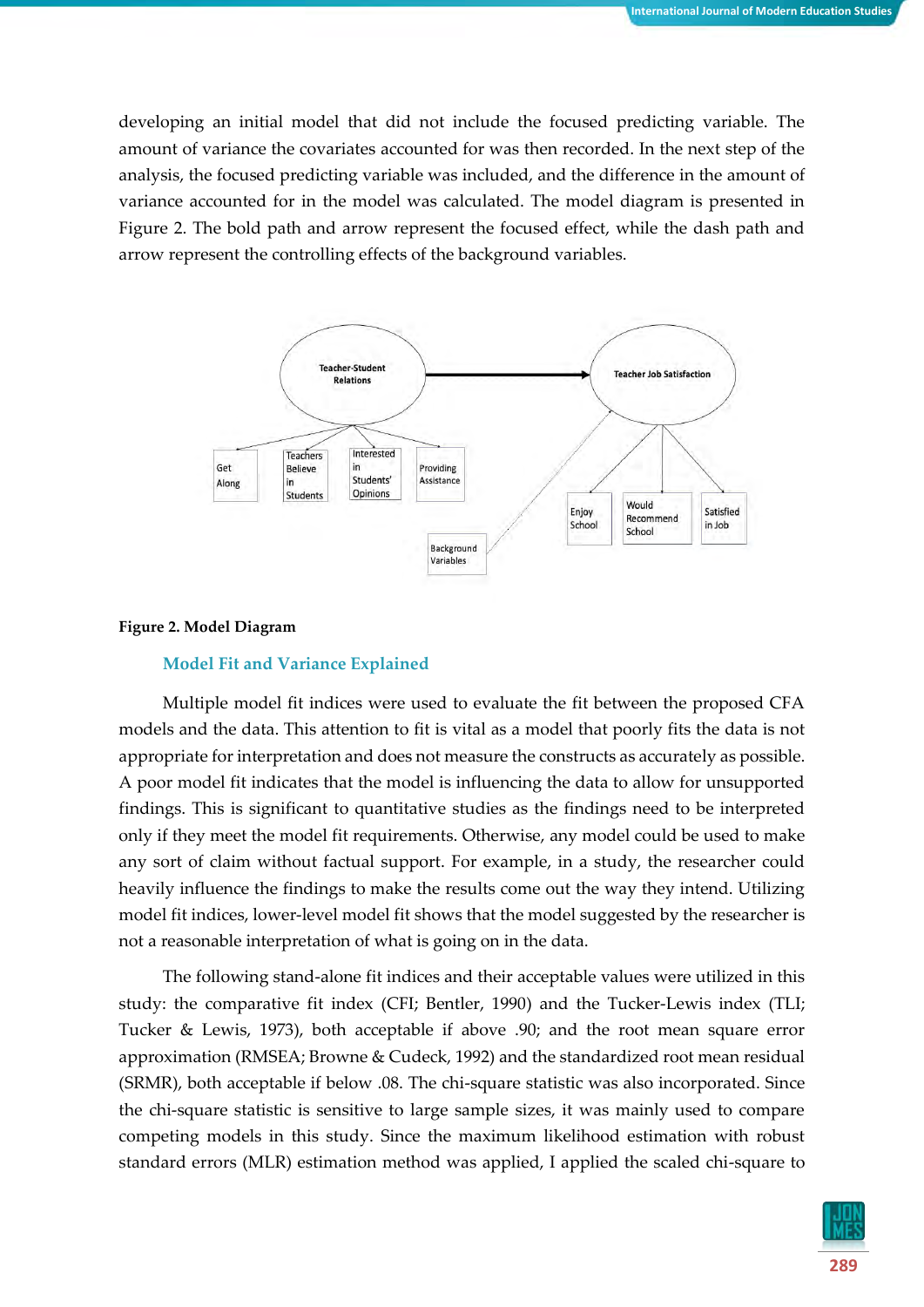test the chi-square difference instead of using the chi-square from the Mplus output, as recommended by Muthen and Muthen (2017). Both the Akaike information criterion (AIC; Akaike, 1974) and the Bayesian information criterion (BIC; Schwarz, 1978) were used to compare competing models. Smaller AIC and BIC values indicate better model fit and model parsimony. Past the model fit, the amount of variance explained by each construct was analyzed. This information could allow for some idea about the effect size of relationships on teacher job satisfaction.

IBM SPSS 26 was used for the data preparation and used Mplus 8.0 for all data analysis. The MLR method was used to estimate the CFA and SEM models. This method ensured that the standard errors and model fit indices were corrected, addressed missing responses, and the results were robust to violation of data normality (Muthen & Muthen, 2017).

#### **FINDINGS**

The model fit for each of the constructs displayed sound psychometric properties teacher-student relations (CFI = .990, TLI = .969, RMSEA = .017, SRMR = .007), and teacher job satisfaction fit (CFI = .957, TLI = .939, RMSEA = .009, SRMR = .051). From there, a singlelevel regression was applied with latent variables. The first null model developed acted as a baseline and only included the outcome variable, job satisfaction, and the three covariates. This was done to ensure the further proposed models were, in fact, accurate measures of the data. This baseline model indicated that in total, the background variables accounted for about 7.5% of the total variance. These results are presented in Table 1.

|                | Estimate | s.e.  |       |
|----------------|----------|-------|-------|
| Baseline Model | 0.075    | 0.001 | 0.000 |
| Complete Model | 0.659    | 0.002 | 0.000 |

#### **Table 1 Estimated R-Squares Model**

A full model was built to address the research question, including the key predictor of teacher-student relations. The model fit indices are presented in Table 2. The standardized regression results are presented in Table 3. A model diagram with standardized estimated effects is presented in Figure 3. The results showed that teacher-student relations ( $\beta$  = .526, p < .001), had statistically significant and positive effects on teacher job satisfaction. The model explained about 65.9% of the total variance in teacher job satisfaction. This means these relationships explained about 58.4% of the total variance in teacher job satisfaction. Among all four predictors, teacher-student relations presented the largest effect on teacher job satisfaction. The second-largest effect was teacher education (β = .025, p < .001). Teacher gender and experience also presented significant effects.

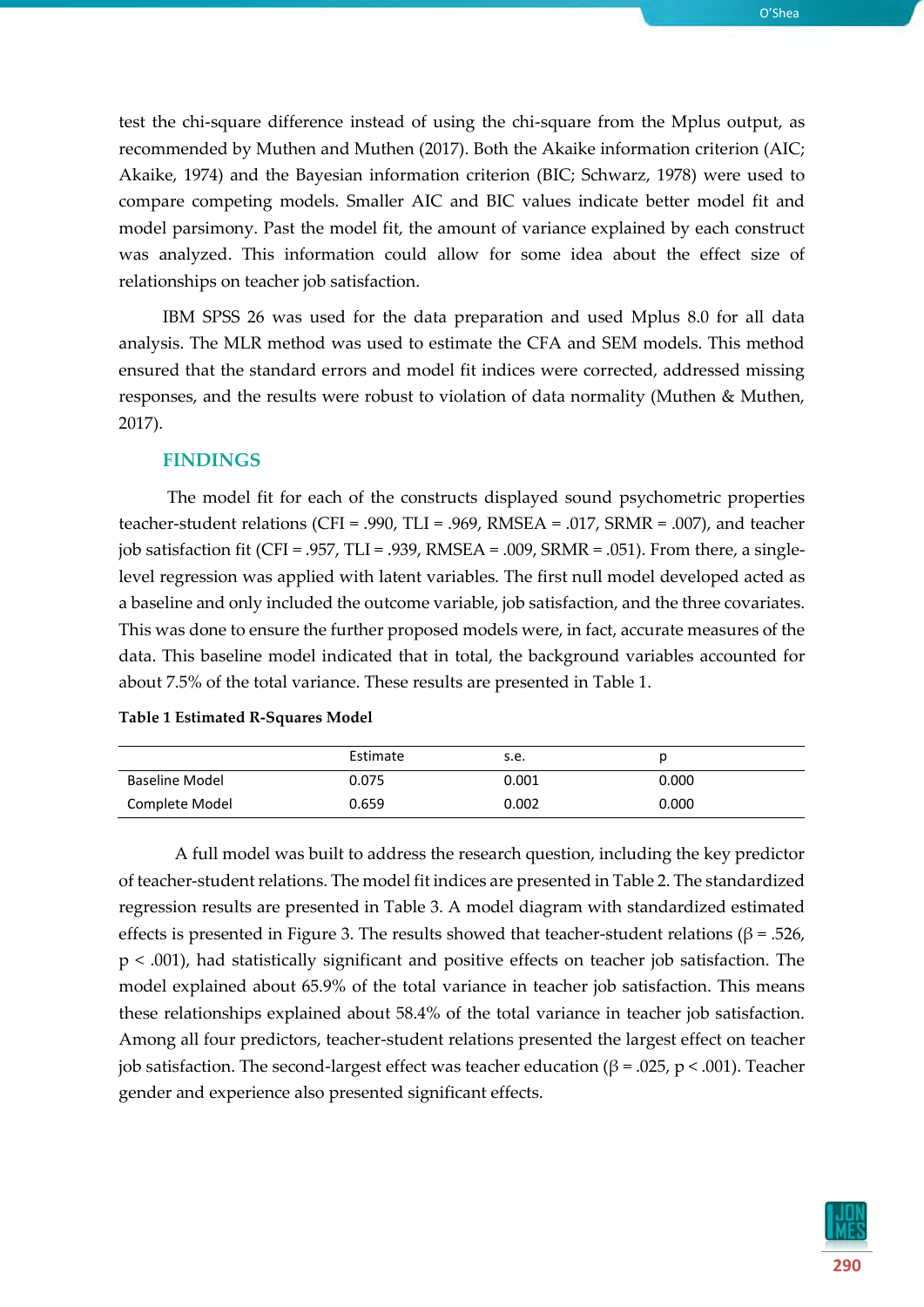| $\mathcal{L}^2$ | df | AIC       | $\subset$ FI | TLI   | RMSEA |
|-----------------|----|-----------|--------------|-------|-------|
| 1382.265        | 37 | 97463.303 | 0.944        | 0.928 | 0.010 |

#### **Table 3 Standardized Model Results**

| DV                       | IV                               | Estimate | s.e.  |       |
|--------------------------|----------------------------------|----------|-------|-------|
| Teacher Job Satisfaction | Teacher Gender                   | 0.019    | 0.002 | 0.002 |
|                          | <b>Teacher Education</b>         | 0.025    | 0.002 | 0.000 |
|                          | Teacher Experience               | 0.020    | 0.002 | 0.000 |
|                          | <b>Teacher-Student Relations</b> | 0.526    | 0.005 | 0.000 |



**Figure 3. Model Diagram with Standardized Estimated Effects**

### **CONCLUSIONS AND IMPLICATIONS**

This study examined an issue that concerns the majority of educators in the field and academia. This study demonstrates the importance that relationships have on teacher job satisfaction. Based on the teacher sample from the TALIS (2018) survey, relationships have shown to be a significant predictor of teacher job satisfaction in the United States. The findings echo the work of Aldrup et al. (2018) and Lavy and Bocker (2018), who found that teacher-student relationships play a significant role in teacher well-being. The findings also answer their call for a more focused investigation of teacher-specific views. The results of this study come directly from teachers and demonstrate the benefits relationships offer from a transactional lens. A strong focus on relationships helps teachers cope with the other external stressors present in their school settings. Stressors such as school working conditions and workload, which have been found to influence teacher job satisfaction as

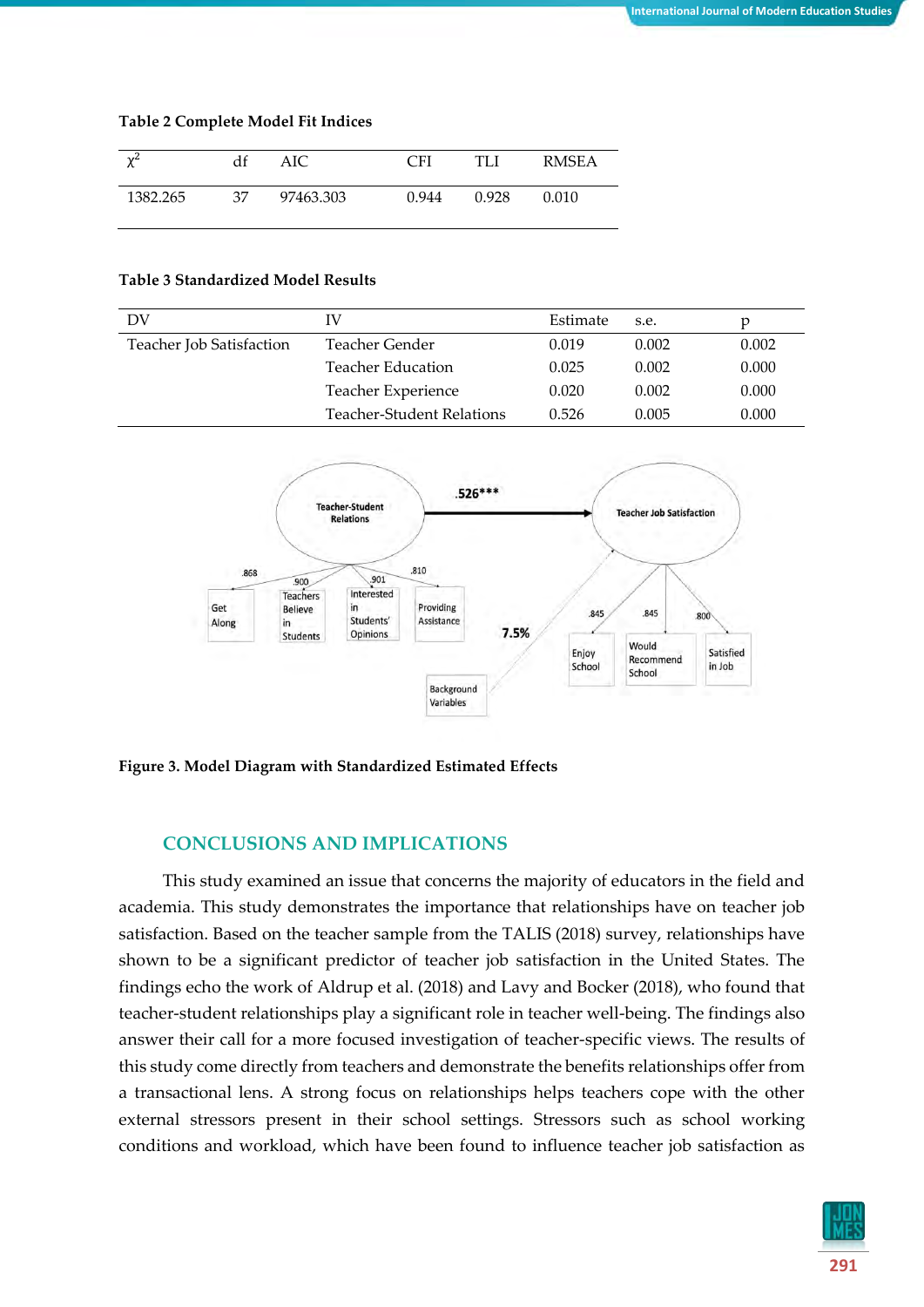heavily as student behaviors (Toropova et al., 2021). The following paragraphs present the conclusions and implications for practice.

#### **Relationships Matter**

The research question that guided this study was focused on relationships between teachers and students. Practically, this finding is critical as it helps foster the conversation around the need for Social-Emotional Learning (SEL) and teacher self-care. These findings are consistent with previous research of O'Connor (2008) that outlines the importance of relationships for teachers to be satisfied in their jobs. The findings of this study complement previous studies' conclusions of the importance relationships can play (Ansari et al., 2020; Williford & Pianta, 2020), and affirm that teachers interpret relationships as low demand, high control stressor, and provide empirical evidence from a large-scale study.

As previously mentioned, the reciprocal nature of these relationships is imperative to note. When standardized tests seem to be valued above all else, educators need to understand that relationships with students are not "just another thing." We need to realize that the time we put into relationships with students is just as paramount to their success as it is to ours.

#### **Implications**

The implications of this study are intriguing due to their allowance for application. Understanding that relationships with students are an important factor that significantly impacts teacher job satisfaction can be utilized by students, teachers, administrators, policymakers, and anyone with a vested interest in education. Furthermore, school administrators should especially feel encouraged since the findings demonstrate that the factors that influence teacher job satisfaction heavily are ones in which they have some locus of control. It is difficult for an administrator to account for a teacher's age or level of education. However, administrators at all levels can understand that teachers are more satisfied with their jobs through enhanced relationships with students. If the goal of educational leaders is to retain effective educators, relationships need to be considered a significant factor.

From a development perspective, those tasked with developing principal preparation programs should strongly consider including aspects of teacher-student relationships in their course work and readings. Working with future leaders, we should consider relationship building as a central component in instructional leadership. Professional development time, community outreach initiatives all stem from developing and maintaining these fundamental relationships. These results, along with others (Veldman et al., 2013; Kudlats & Brown, 2020), can serve as a baseline for future studies to examine other ways in which relationships impact students, teachers, and principals.

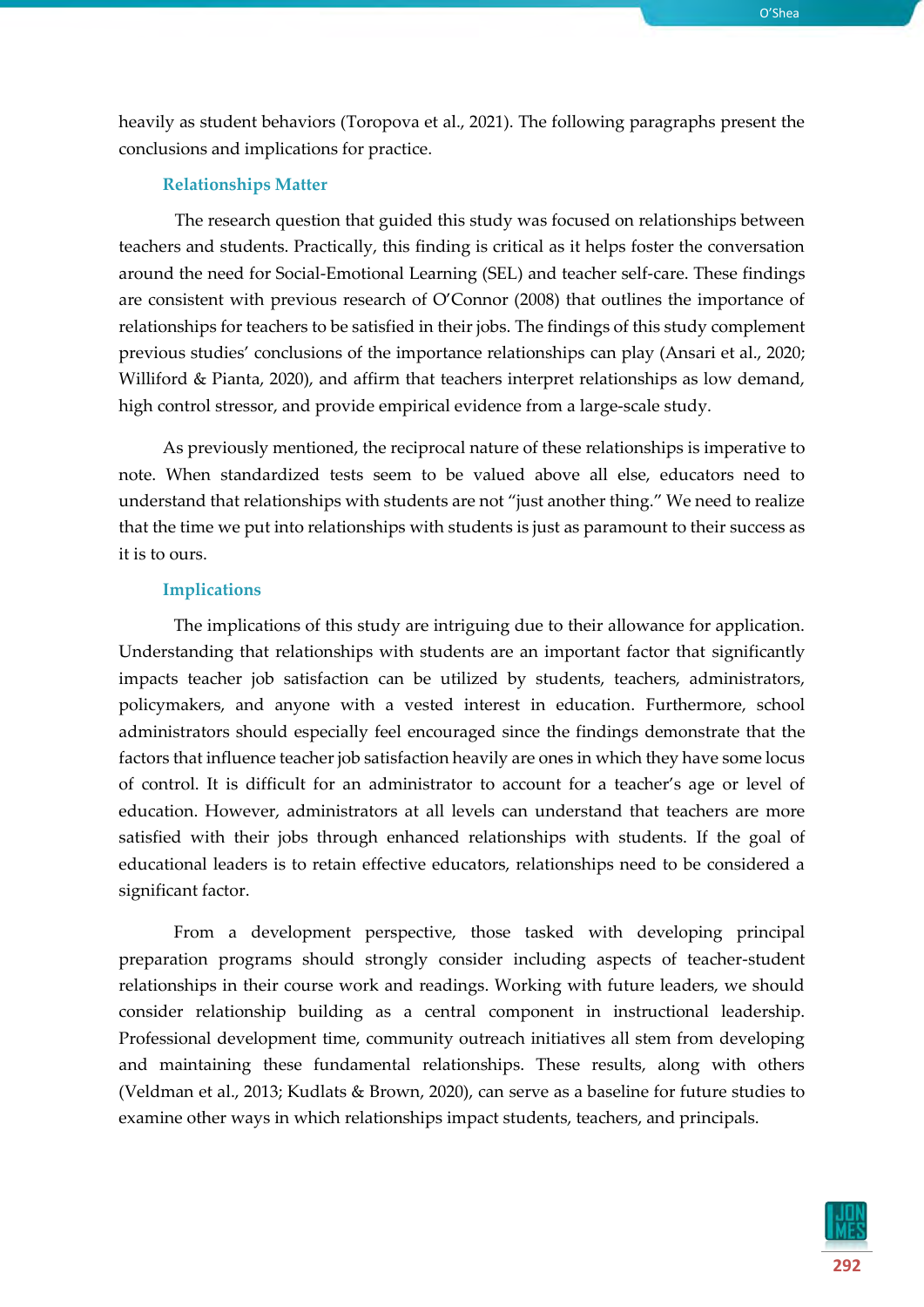#### **LIMITATIONS AND RECOMONDATIONS**

There are several limitations to this study. First, the data for this study is secondary in nature. The researcher did not develop the survey, nor was he involved in its deployment or initial analysis. Thus, the research methods are less flexible. The data was collected before the development of this study which means that the research questions posed must rely on the specific questions derived from the initial survey.

Second, job satisfaction is a complex and nuanced construct. This study sought to identify the extent to which one construct, teacher-student relationships, impacted teacher job satisfaction. Obviously, some other constructs and topics influence job satisfaction. This study demonstrates the first step in understanding how meaningful relationships are for educators. A more complex model could and should be developed to pinpoint the multiple components associated with teacher job satisfaction. This study, however, sought to examine one hypothesized to be fundamental closely.

A final limitation of the study is that it does not include student perceptions of their relationships with their teachers. Student data would allow the researcher to understand how they felt about their relationships and see if there is alignment between perceptions of students and teachers.

#### **REFERENCES**

- Akaike, H. (1974). Anew look at the statistical model identification. *IEEE Transactions on Automatic Control*, *19*(6), 716-723.
- Aldridge, J. M., & Fraser, B. J. (2015). Teachers' views of their school climate and its relationship with teacher self-efficacy and job satisfaction. *Learning Environments Research, 19*(2), 291-307.
- Aldrup, K., Klusmann, U., Lüdtke, O., Göllner, R., & Trautwein, U. (2018). Student misbehavior and teacher well-being: Testing the mediating role of the teacher-student relationship. *Learning and Instruction, 58,* 126-136.
- Ansari, A., T. C. Hofkens, and R. C. Pianta. 2020. Teacher-Student Relationships across the First Seven Years of Education and Adolescent Outcomes. *Journal of Applied Developmental Psychology* 71, 1–12. doi:10.1016/j.appdev.2020.101200.
- Banerjee, N., Stearns, E., Moller, S., & Mickelson R. A. (2016). Teacher job satisfaction and student achievement: The roles of teacher professional community and teacher collaboration in schools. *American Journal of Education, 123,* 203-241.
- Bentler, P. M. (1990). Comparative fit indexes in structural models. *Psychological Bulletin, 107*, 238–246.

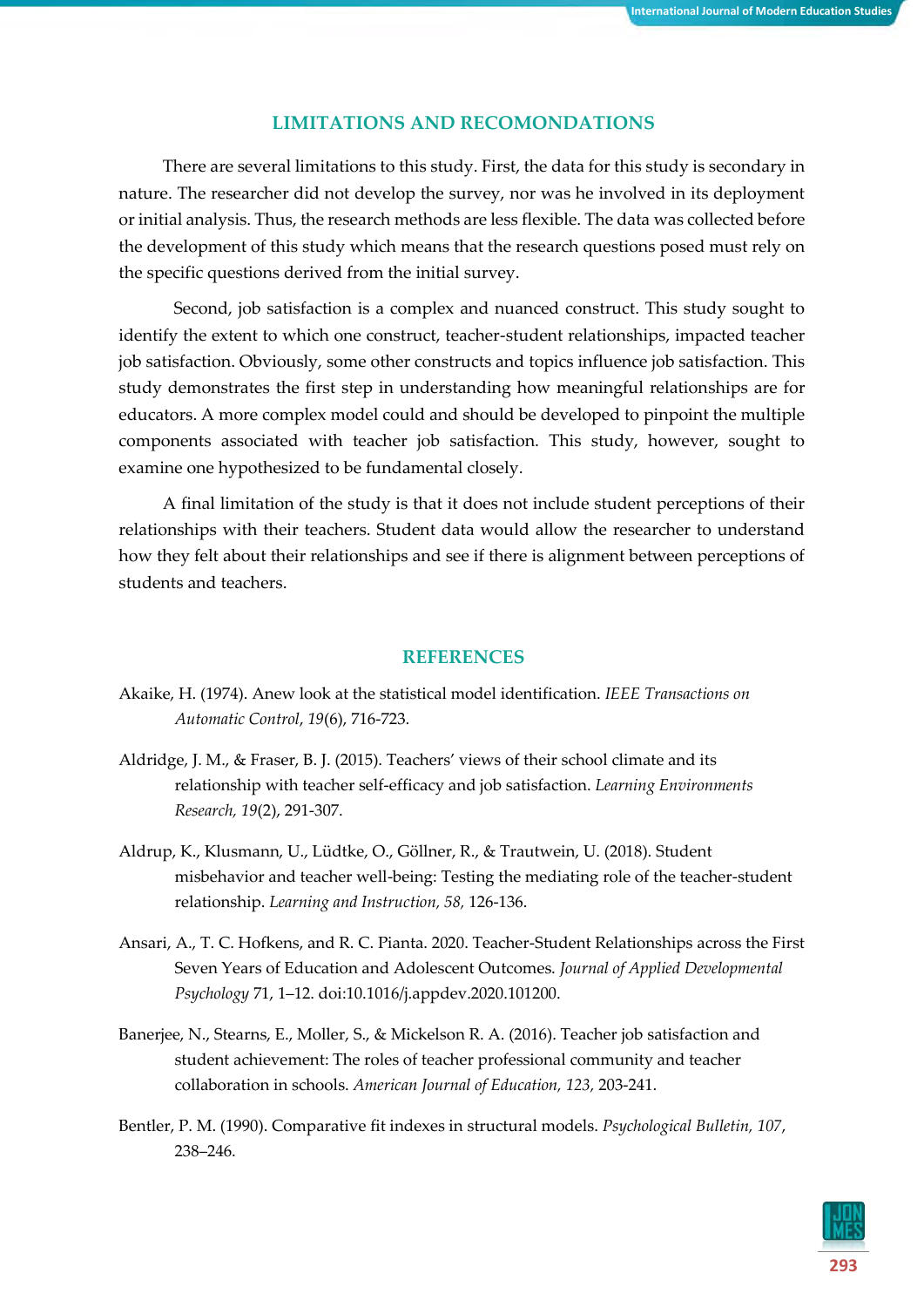- Bernstein-Yamashiro, B., & Noam, G. G. (2013). Teacher-student relationships: A growing field of study. New Directions for Student Leadership, 2013(137), 15–26. https://doi.org/ 10.1002/yd.20045.
- Billingsley, B. S. (2004). Promoting teacher quality and retention in special education. *Journal of Learning Disabilities, 37*(5), 370–376.
- Brezicha, K. F., Ikoma, S., Park, H., & LeTendre, G. K. (2020). The ownership perception gap: exploring teacher job satisfaction and its relationship to teachers' and principals' perception of decision-making opportunities. *International Journal of Leadership in Education*, *23*(4), 428-456.
- Browne, M. W., & Cudeck, R. (1992). Alternative ways of assessing model fit. *Sociological Methods and Research, 21*, 230–258.
- Chang, M. L. (2009). An appraisal perspective of teacher burnout: Examining the emotional work of teachers. *Educational Psychology Review, 21*, 193–218.
- Collie, R. J., Shapka, J. D., & Perry, N. E. (2012). School climate and social-emotional learning: Predicting teacher stress, job satisfaction, and teaching efficacy. *Journal of Educational Psychology, 104*(4), 1189-1204.
- Collie, R. J. (2021). A multilevel examination of teachers' occupational commitment: The roles of job resources and disruptive student behavior. *Social Psychology of Education, 1-25*.
- Darling-Hammond, L., Furger, R., Shields, P. M., & Sutcher, L. (2016). Addressing California's emerging teacher shortage: An analysis of sources and solutions*.* Learning Policy Institute.
- Day, C., & Hong, J. (2016). Influences on the capacities for emotional resilience of teachers in schools serving disadvantaged urban communities: Challenges of living on the edge. *Teaching and Teacher Education, 59,* 115-125.
- Dicke, T., Parker, P. D., Marsh, H. W., Kunter, M., Schmeck, A., & Leutner, D. (2014). Selfefficacy in classroom management, classroom disturbances, and emotional exhaustion: A moderated mediation analysis of teacher candidates. *Journal of Educational Psychology*, *106*(2), 569.
- DiPerna, P., & Shaw, M. (2018). *2018 schooling in America: Public opinion on K–12 education with a special focus on parents and teachers*. EdChoice. Retrieved from [https://www.edchoice.org/wp-content/uploads/2018/12/2018-12-Schooling-In-](https://www.edchoice.org/wp-content/uploads/2018/12/2018-12-Schooling-In-America-by-Paul-DiPerna-and-Michael-Shaw.pdf)[America-by-Paul-DiPerna-and-Michael-Shaw.pdf](https://www.edchoice.org/wp-content/uploads/2018/12/2018-12-Schooling-In-America-by-Paul-DiPerna-and-Michael-Shaw.pdf)
- Fan, W., Williams, C. M., & Corkin, D. M. (2011). A multilevel analysis of student perceptions of school climate: The effect of social and academic risk factors. *Psychology in the Schools, 48*(6), 632-647.

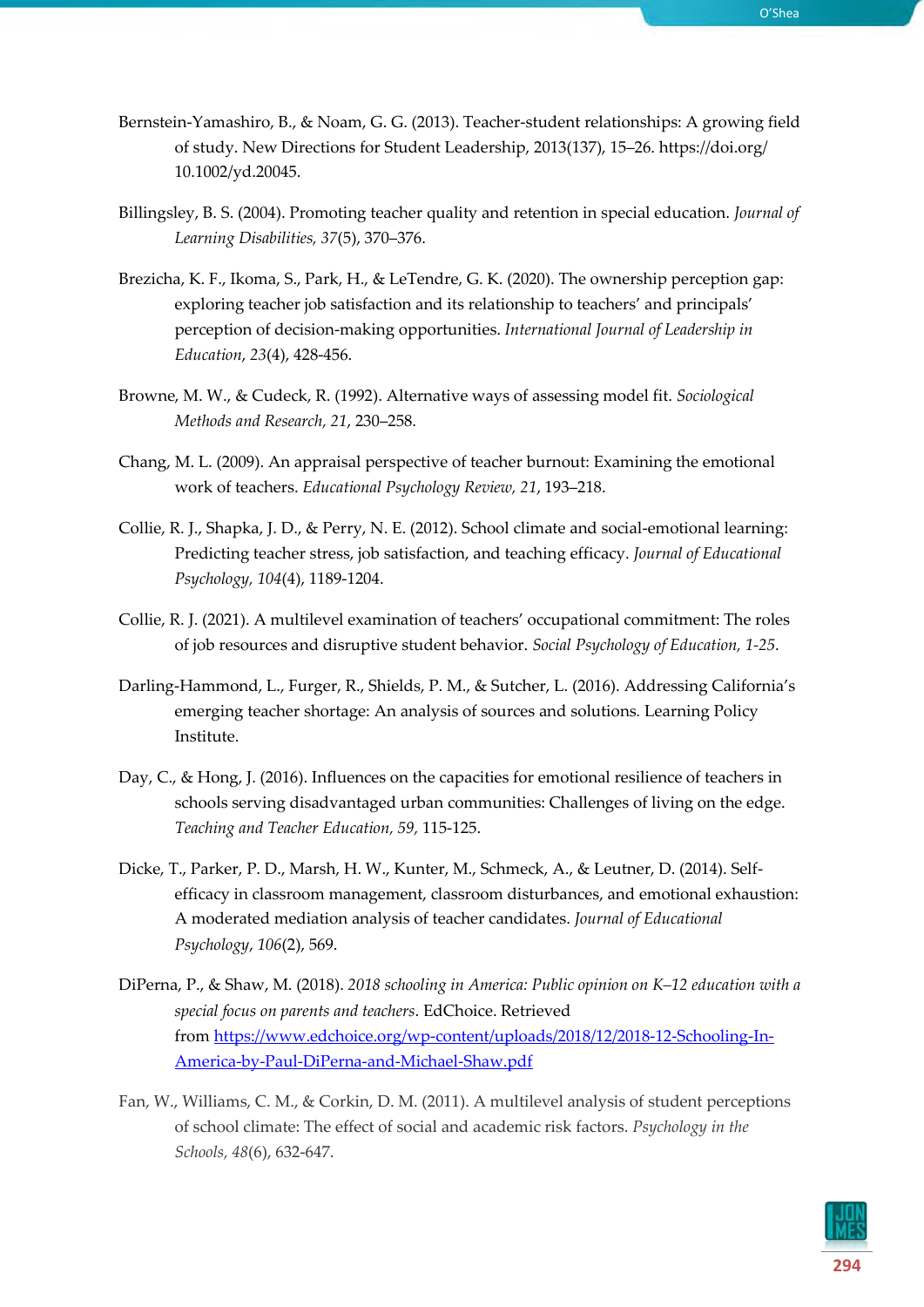- Freiberg, E. J. (2014). Teacher-student relationships. In W. G. Scarlett (Ed.), *The Sage encyclopedia of classroom management*, (pp. 825–827). Sage.
- Goodman, J. F. (2009). Respect-due and respect-earned: Negotiating student-teacher relationships. *Ethics and Education, 4*(1), 3-17.
- Grissom, J. A., Egalite, A. J., & Lindsay, C. A. (2021). How Principals Affect Students and Schools: A Systematic Synthesis of Two Decades of Research. Research Report. *Wallace Foundation*.
- Guramatunhu-Mudiwa, P., & Bolt, L. L. (2012). Does the gender of school personnel influence perceptions of leadership? *School Leadership & Management*, *32*(3), 261-277.
- Hattie, J. (2009). Visible Learning: A Synthesis of 800 Meta-Analyses Relating to Achievement. Routledge.
- Hargreaves, A. (2000). Mixed emotions: Teachers' perceptions of their interactions with students. *Teaching and Teacher Education, 16*, 811–826.
- Hernández, T. J., & Seem, S. R. (2004). A safe school climate: A systematic approach and the school counselor. *Professional School Counseling, 7*(4), 256-262.
- Ingersoll, R. M. (2001). Teacher turnover and teacher shortages: An organizational analysis. *American Educational Research Journal, 38*(3), 499–534.
- Ingersoll, R. M. (2002). The teacher shortage: A case of wrong diagnosis and wrong prescription. National Association of Secondary School Principals. NASSP Bulletin, *86*(631), 16–31 (Research Library No. 129252941).
- Jackson, C. K., & Bruegmann, E. (2009). Teaching students and teaching each other: The importance of peer learning for teachers. *American Economic Journal: Applied Economics, 1*(4), 85–108.
- Johnson, S. M., Kraft, M. A., & Papay, J. P. (2011). How context matter in high-need schools: The effect of teachers' working conditions on their professional satisfaction and their students' achievement. Harvard Graduate School of Education, The Project on the Next Generation of Teachers.
- Kudlats, J., & Brown, K. M. (2020). Knowing kids makes a huge difference, part I: Exploring the principal-student relationship. Journal of School Leadership. https://doi.org/10.1177/ 1052684620923080
- Lavy, S., & Bocker, S. (2018). A path to teacher happiness? A sense of meaning affects teacher– student relationships, which affect job satisfaction. *Journal of Happiness Studies*, *19*(5), 1485-1503.

Lazarus, R. S., & Folkman, S. (1984). *Stress, Appraisal, and Coping*. Springer.

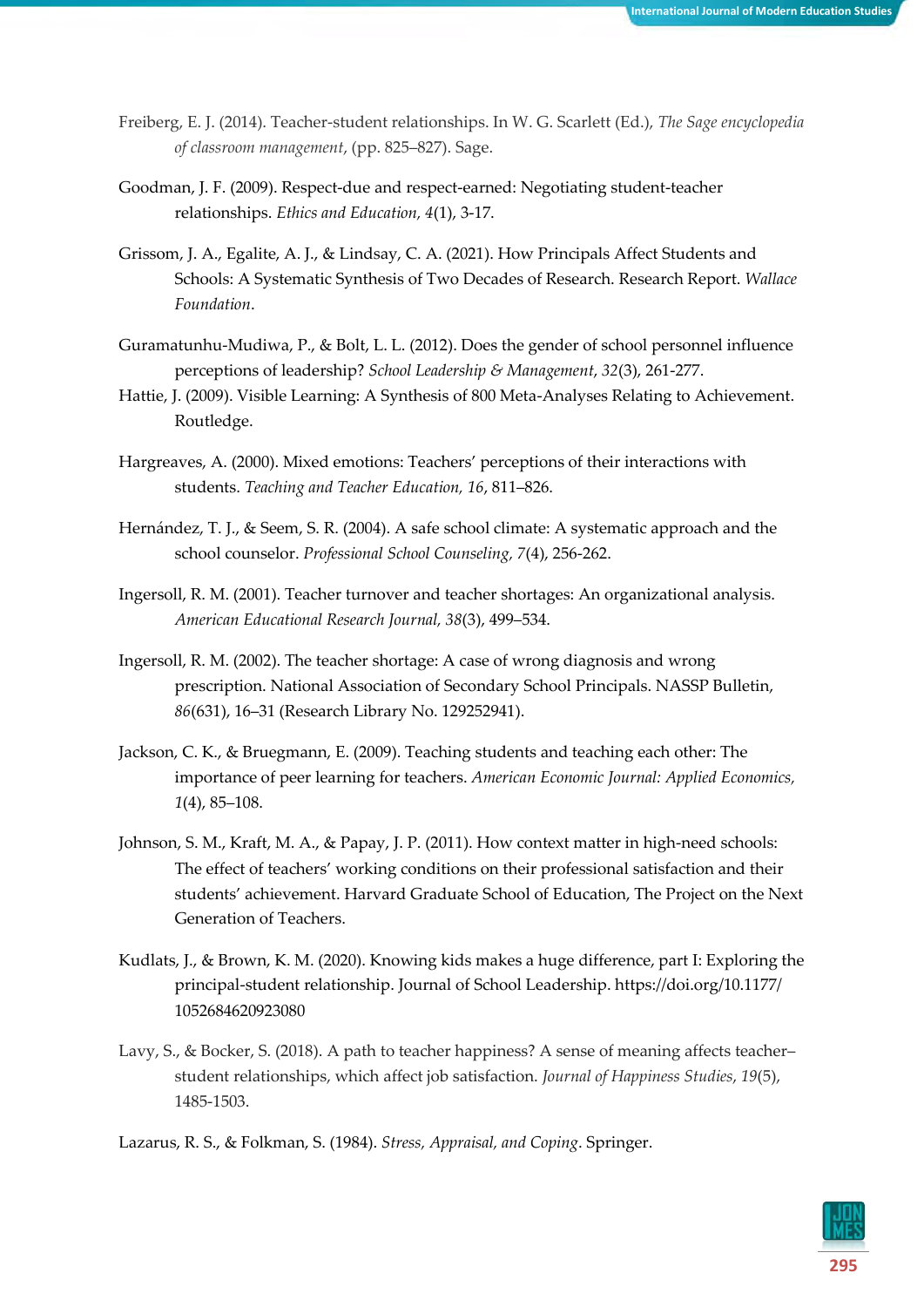- Loukas, A., Suzuki, R., & Horton, K. D. (2006). Examining school connectedness as a mediator of school climate effects. *Journal of Research on Adolescence*, *16*(3), 491-502.
- McGrath, K. F., & Van Bergen, P. (2015). Who, when, why and to what end? Students at risk of negative student-teacher relationships and their outcomes. *Educational Research Review, 14,* 1-17.
- Michaelowa, K. (2002). Teacher job satisfaction, student achievement, and the cost of primary education in Francophone Sub-Saharan Africa (No. 188). HWWA Discussion Paper.
- Murray, C. (2014). Assessment of teacher-student relationships. In W. G. Scarlett (Ed.), The Sage encyclopedia of classroom management, (pp. 56–58). Sage.
- Muthén, B. O., Muthén, L. K., & Asparouhov, T. (2017). Regression and mediation analysis using Mplus. Muthén & Muthén.
- O'Connor, K. E. (2008). "You choose to care": Teachers, emotions and professional identity. *Teaching and Teacher Education, 24,* 117–126.
- Renzulli, L., Macpherson, H. P., & Beattie, I. (2011). Racial mismatch and school type. *Sociology of Education, 84*(1), 23–48.
- Robinson, V., Lloyd, C. and Rowe, K. (2008), The impact of leadership on student outcomes: An analysis of the differential effects of leadership types, *Educational Administration Quarterly, 44*(5)*,* 635-74.
- Ronfeldt, M., Loeb, S., & Wyckoff, J. (2013). How teacher turnover harms student achievement. *American Educational Research Journal, 50*(1), 4–36.
- Schwarz, G. (1978). Estimating the dimension of a model. *The annals of statistics*, *6*(2), 461-464.
- Shen, B., McCaughtry, N., Martin, J. J., Fahlman, M., & Garn, A. C. (2012). Urban high-school girls' sense of relatedness and their engagement in physical education. *Journal of Teaching in Physical Education*, *31*(3), 231-245.
- Shepard, J., Salina, C., Girtz, S., Cox, J., Davenport, N., & Hillard, T. L. (2012). Student success: Stories that inform high school change. *Reclaiming Children and Youth*, *21*(2), 48.
- Skaalvik, E. M., & Skaalvik, S. (2011). Teacher job satisfaction and motivation to leave the teaching profession: Relations with school context, feeling of belonging, and emotional exhaustion. *Teaching and Teacher Education, 27*(6), 1029–1038.
- Skaalvik, E. M., & Skaalvik, S. (2015). Job satisfaction, stress and coping strategies in the teaching profession-What do teachers say? *International Education Studies*, *8*(3), 181-192.
- Spilt, J. L., & Koomen, H. M. Y. (2009). Widening the view on teacher–child relationships: Teachers' narratives concerning disruptive versus non-disruptive children. *School Psychology Review*, *38*, 86–101.

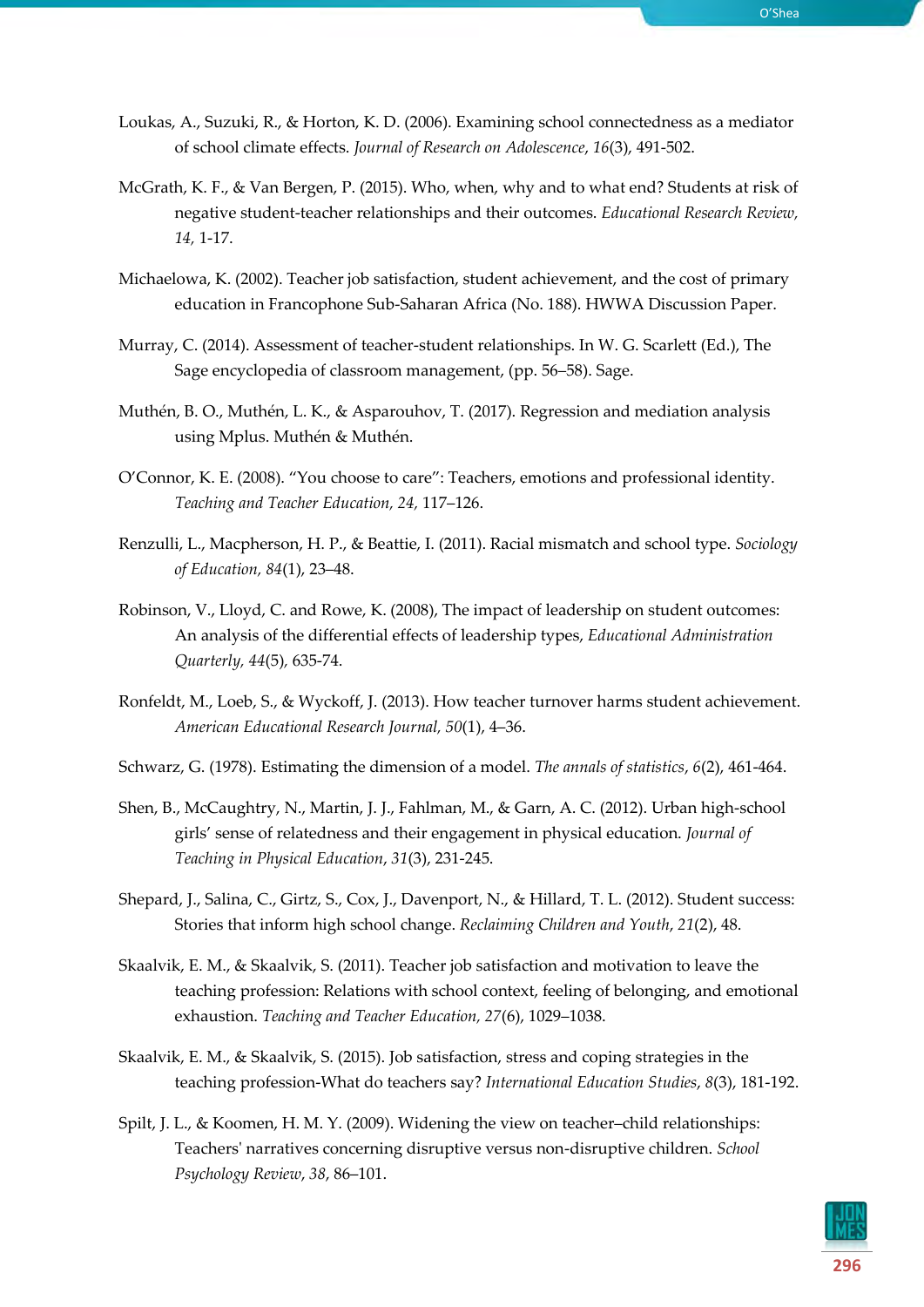- Stronge, J. H., Ward, T. J., & Grant, L. W. (2011). What makes good teachers good? A cross-case analysis of the connection between teacher effectiveness and student achievement. *Journal of Teacher Education*, *62*(4), 339-355.
- Sutcher, L., Darling-Hammond, L., & Carver-Thomas, D. (2016). Coming crisis in teaching? Teacher supply, demand, and shortages in the U.S. (research brief). Learning Policy Institute.
- Thapa, A., Cohen, J., Guffey, S., & Higgins-D'Alessandro, A. (2013). A review of school climate research. *Review of Educational Research*, *83*(3), 357-385.
- Toropova, A., Myrberg, E., & Johansson, S. (2021). Teacher job satisfaction: the importance of school working conditions and teacher characteristics. *Educational review*, *73*(1), 71-97.
- Tucker, L. R., & Lewis, C. (1973). A reliability coefficient for maximum likelihood factor analysis. *Psychometrika, 38*, 1–10.
- U. S. Department of Education. (2019). Teacher shortage areas nationwide listing (1990-1991 through 2017-2018). Retrieved from[: https://tsa.ed.gov/#/reports](https://tsa.ed.gov/#/reports)
- U. S. Department of Education. (2019). Title II Data Collection, 2015. Retrieved from: <https://title2.ed.gov/Public/DataTools/Files.aspx>
- Van der Ploeg, J. D., & Scholte, E. M. (2003). Outcomes of treatment programs for youth with serious behavioral problems in residential settings: Final report.
- Veldman, I., Van Tartwijk, J., Brekelmans, M., & Wubbels, T. (2013). Job satisfaction and teacher–student relationships across the teaching career: Four case studies. *Teaching and Teacher Education*, *32*, 55-65.
- Williford, A. P., & Pianta, R. C. (2020). Banking time: A dyadic intervention to improve teacher-student relationships. In A. Reschly, A. Pohl, & S. Christenson (Hrsg.). *Student Engagement. Effective Academic, Behavioral, Cognitive, and Affective Interventions at School, (pp. 239-250). Springer.*
- Wingspread, D. (2004). Wingspread declaration on school connections. *Journal of School Health*, *74*(7), 233-234.
- Woods, A. M., & Weasmer, J. (2004). Maintaining job satisfaction: Engaging professionals as active participants. *The Clearing House*, *77*(3), 118-121.
- Zakariya, Y. F. (2020). Investigating some construct validity threats to TALIS 2018 teacher job satisfaction scale: Implications for social science researchers and practitioners. *Social Sciences*, *9*(4), 38.